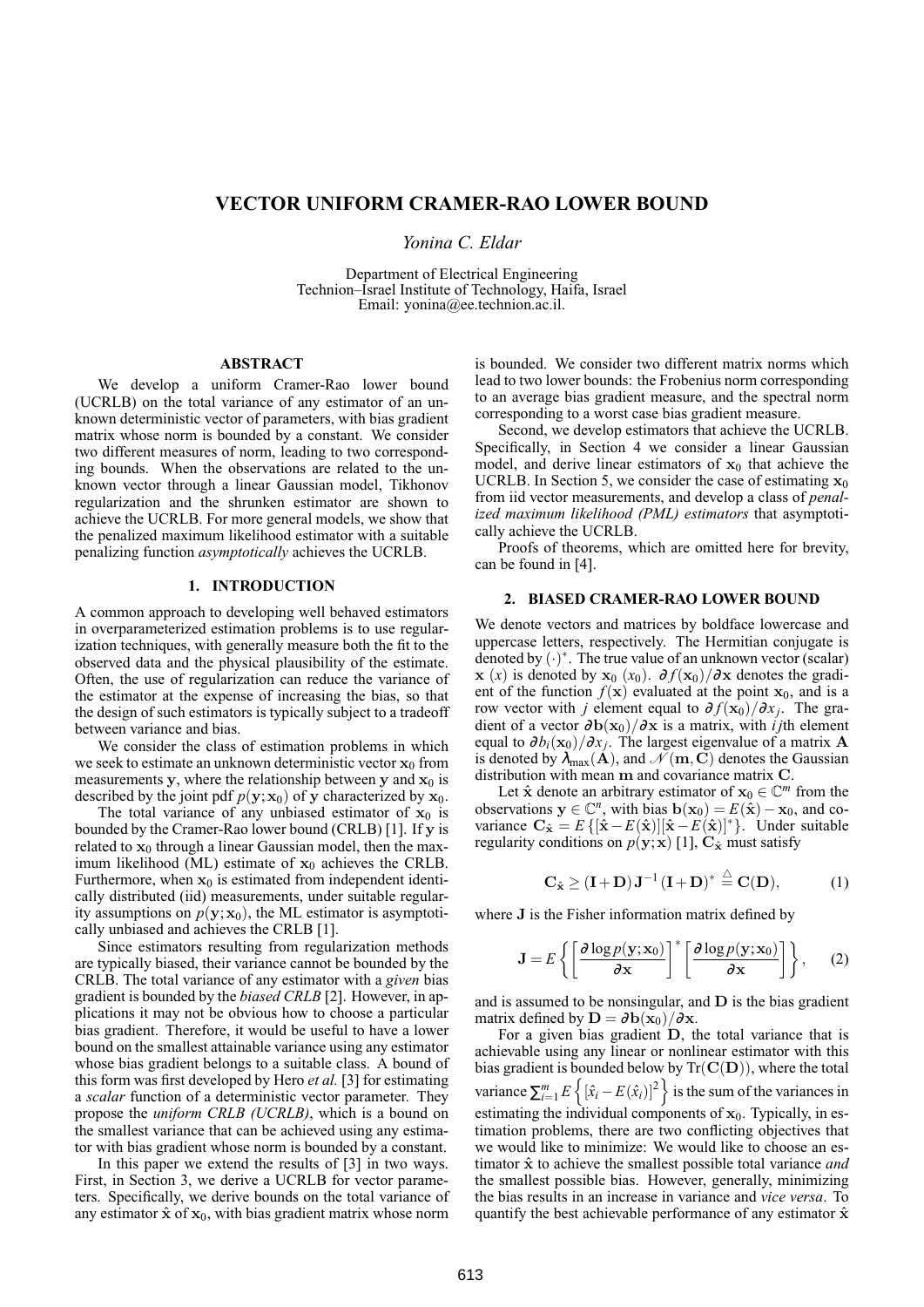of  $x_0$  taking both the bias and the total variance into account, we choose to minimize the total variance

$$
C(\mathbf{D}) = \text{Tr}(\mathbf{C}(\mathbf{D})) = \text{Tr}((\mathbf{I} + \mathbf{D})\mathbf{J}^{-1}(\mathbf{I} + \mathbf{D})^*), \quad (3)
$$

subject to a constraint on the bias gradient matrix D.

In our development we consider two measures of bias gradient: an average bias gradient measure corresponding to a weighted squared Frobenius norm,

$$
D_{\text{AVG}} = \text{Tr}(\mathbf{D}^* \mathbf{D} \mathbf{W}), \tag{4}
$$

where W is an arbitrary nonnegative definite weighting matrix, and a worst case bias gradient measure corresponding to a weighted squared spectral norm,

$$
D_{\rm wc} = \max_{\mathbf{z} \in \mathbb{C}^m, \|\mathbf{z}\| = 1} \mathbf{z}^* \mathbf{SD}^* \mathbf{DSz},\tag{5}
$$

for some nonnegative definite matrix S.

#### **3. VECTOR UCRLB**

We first consider the problem of minimizing (3) subject to  $D_{\text{AVG}} \leq \gamma$ . If  $\gamma \geq \text{Tr}(\mathbf{W})$ , then we can choose  $\mathbf{D} = -\mathbf{I}$  which results in  $C(D) = 0$ . The average bound for the case  $\gamma$  $Tr(\mathbf{W})$  is given in the following theorem.

**Theorem 1** *Let*  $\mathbf{x}_0$  *denote an unknown deterministic vector, let* **y** *denote measurements of*  $x_0$ *, and let*  $p(y; x_0)$  *denote the pdf of* y *characterized by* x0*. Let* W *be a nonnegative Hermitian weighting matrix. Then the total variance*  $C =$  $C(D)$  *defined by (3) of any estimator of*  $x_0$  *with bias gradient matrix* **D** *such that*  $Tr(D^*DW) \leq \gamma < Tr(W)$  *satisfies* 

$$
C \geq \alpha^2 \text{Tr}\left( \left( \mathbf{I} + \alpha \mathbf{W} \mathbf{J} \right)^{-1} \mathbf{W} \mathbf{J} \mathbf{W} \left( \mathbf{I} + \alpha \mathbf{J} \mathbf{W} \right)^{-1} \right),\,
$$

*where*  $\alpha > 0$  *is the unique scalar for which* 

$$
\text{Tr}\left(\left(\mathbf{I} + \alpha \mathbf{W} \mathbf{J}\right)^{-1} \mathbf{W}\left(\mathbf{I} + \alpha \mathbf{J} \mathbf{W}\right)^{-1}\right) = \gamma.
$$

We next consider the problem of minimizing (3) subject to  $D_{\text{wc}} \leq \gamma$ . If  $\gamma \geq \lambda_{\text{max}}^2(S)$ , then we can choose  $D = -I$ which results in  $C(D) = 0$ . In the general case, the worstcase bound can be found as a solution to a semidefinite programming problem [5], which is a convex optimization problem that can be solved very efficiently.

**Theorem 2** *Let*  $x_0$  *denote an unknown deterministic vector*, *let* **y** *denote measurements of*  $\mathbf{x}_0$ *, and let*  $p(\mathbf{y}; \mathbf{x}_0)$  *denote the pdf of* y *characterized by* x0*. Let* S *be an arbitrary nonnegative definite matrix. Then the total variance*  $C = C(D)$ *of any estimator of* x<sup>0</sup> *with bias gradient matrix* D *such that*  $\max_{\mathbf{z}\in\mathbb{C}^m,\|\mathbf{z}\|=1} \mathbf{z}^* \mathbf{S} \mathbf{D}^* \mathbf{D} \mathbf{S} \mathbf{z} \leq \gamma < \lambda_{\max}^2(\mathbf{S})$  *satisfies*  $C\geq C_{\min}$ *where Cmin is the solution to the semidefinite program*

$$
C_{\min} = \min_{t,\mathbf{D}} t
$$

*subject to*

$$
\left[\begin{array}{cc} t & \mathbf{g}^* \\ \mathbf{g} & \mathbf{I} \end{array}\right] \succeq 0,
$$

$$
\left[\begin{array}{cc} \gamma \mathbf{I} & \mathbf{S} \mathbf{D}^* \\ \mathbf{DS} & \mathbf{I} \end{array}\right] \succeq 0,
$$

*with*  $g = vec(J^{-1/2}(I+D)^*)$ .

 $\hat{H}$  **S** =  $\sum_{i=1}^{m} \beta_i \mathbf{q}_i \mathbf{q}_i^*$  *for some*  $\beta_i > 0$ *, where*  $\mathbf{q}_i$  *are the eigenvectors of* J*, then*

$$
C_{\min} = Tr\left(\left(\mathbf{I} - \sqrt{\gamma} \mathbf{S}^{-1}\right)^2 \mathbf{P} \mathbf{J}^{-1}\right).
$$

*Here*  $P = \sum_{i:\beta_i^2 > \gamma} q_i q_i^*$  *is the orthogonal projection onto the space spanned by the eigenvectors of* S *corresponding to*  $eigenvalues \beta_i^2 > \gamma$ . *If, in addition*, **S** = **I***, then* 

$$
C_{\min} = Tr\left((1-\sqrt{\gamma})^2 \mathbf{J}^{-1}\right).
$$

Theorems 1 and 2 characterize the smallest possible total variance of any estimator with bias gradient matrix whose norm is bounded by a constant. However, the theorems do not guarantee that there exists estimators achieving these bounds. In the next section we show that in the case of a linear Gaussian model, both bounds are achievable using a linear estimator. In Section 5, we consider more general, not necessarily Gaussian models, and develop a class of estimators that *asymptotically* achieve the UCRLB.

#### **4. LINEAR GAUSSIAN MODEL**

Consider the estimation problems represented by the model

$$
y = Hx_0 + n,\t\t(6)
$$

where  $x_0 \in \mathbb{C}^m$  is an unknown deterministic vector, **H** is a known  $n \times m$  matrix with rank  $m$ , and  $n \in \mathbb{C}^n$  is a zeromean Gaussian random vector with positive definite covariance  $C_n$ . For this model, the Fisher information matrix is  $\mathbf{J} = \mathbf{H}^* \mathbf{C}_n^{-1} \mathbf{H} \hat{=} \mathbf{Q}.$ 

It is straightforward to show that the estimator

$$
\hat{\mathbf{x}} = \begin{cases}\n\left(\mathbf{WQ} + \delta \mathbf{I}\right)^{-1} \mathbf{W} \mathbf{H}^* \mathbf{C}_n^{-1} \mathbf{y}, & \gamma < \text{Tr}(\mathbf{W}); \\
0, & \gamma \ge \text{Tr}(\mathbf{W}),\n\end{cases} (7)
$$

where the regularization parameter  $\delta > 0$  is chosen such that where the regularization parameter  $\delta > 0$  is chosen such that<br>Tr $((I+(1/\delta)WQ)^{-1}W(I+(1/\delta)QW)^{-1}) = \gamma$ , achieves the average UCRLB of Theorem 1, so that among all estimators with bias gradient D satisfying  $Tr(D^*DW) \leq \gamma$ , this estimator results in the smallest possible total variance. Note, that the estimator  $\hat{x}$  of (7) is equal to the Tikhonov regularizer [6], which is widely used for solving inverse problems and ill-conditioned least-squares problems.

Similarly, among all estimators with bias gradient D satisfying  $z^*SD^*DSz \leq \gamma < \lambda_{max}^2(S)$  for all  $z \in \mathbb{C}^m$  such that  $z^*z = 1$ , where S is a positive definite matrix that commutes with Q and has eigenvalues  $\beta_i$ , the estimator that results in the smallest possible total variance is

$$
\hat{\mathbf{x}} = \begin{cases}\n(\mathbf{I} - \sqrt{\gamma} \mathbf{S}^{-1}) \mathbf{P} \mathbf{Q}^{-1} \mathbf{H}^* \mathbf{C}_n^{-1} \mathbf{y}, & \gamma < \lambda_{\text{max}}^2; \\
0, & \gamma \ge \lambda_{\text{max}}^2,\n\end{cases}
$$
\n(8)

where **P** is an orthogonal projection onto the space spanned by the eigenvectors of **S** corresponding to eigenvalues  $\beta_i^2$  > γ. The estimator  $\hat{\mathbf{x}}$  of (8) with  $\hat{\mathbf{S}} = \mathbf{I}$  is equal to the shrunken estimator proposed by Mayer and Willke [7], which is simply a scaled version of the least-squares estimator. For more general choices of  $S$ , the estimator of  $(8)$  can be viewed as a generalization of the shrunken estimator.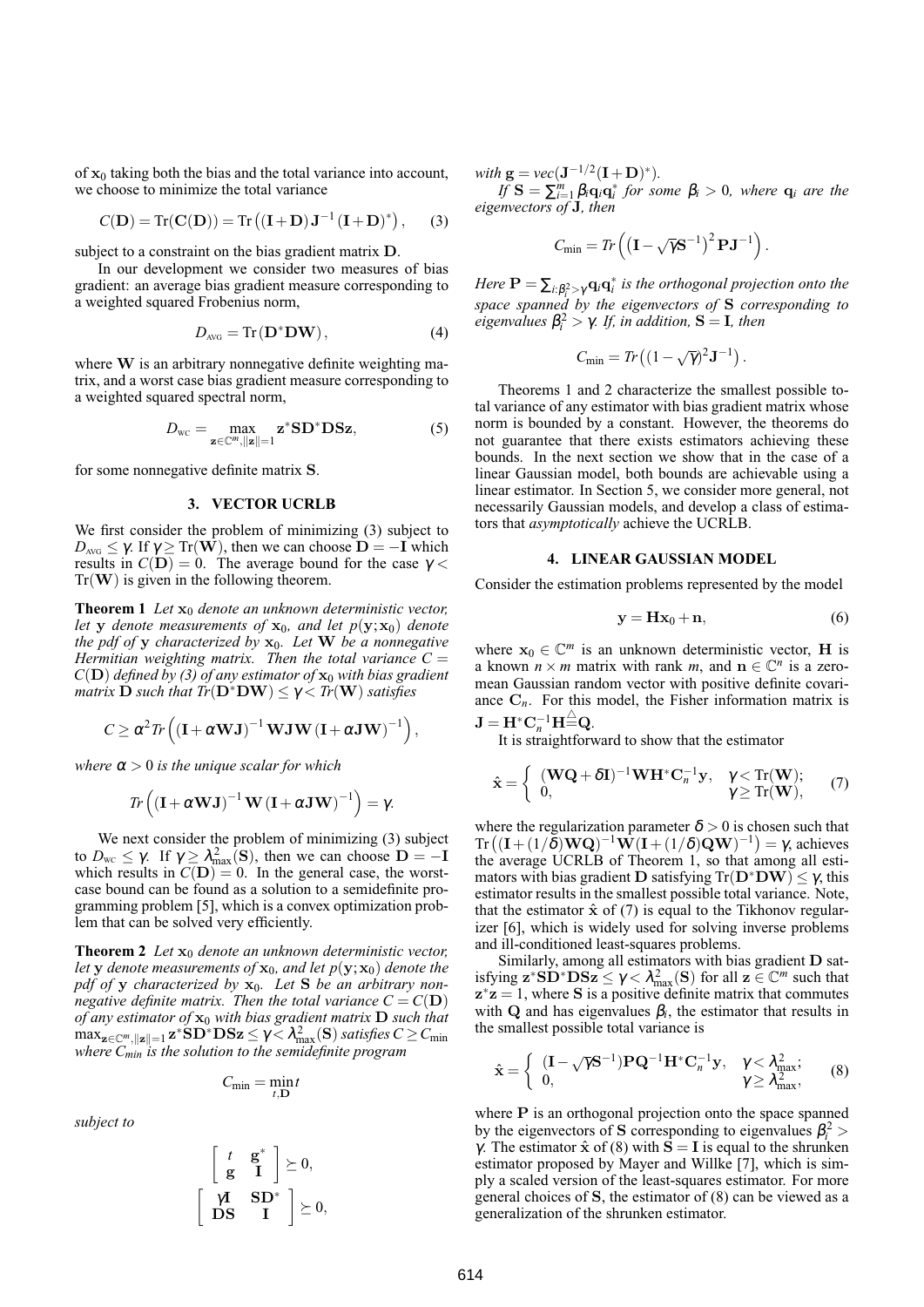#### **5. ASYMPTOTIC OPTIMALITY OF PML ESTIMATION**

In general, there is no guarantee that an estimator achieving the UCRLB exists. We have seen that for the linear Gaussian model, the average UCRLB is achieved by Tikhonov regularization, which also maximizes the penalized log-likelihood function  $p(\mathbf{y}; \mathbf{x}) - \beta \mathbf{x}^* \mathbf{W} \mathbf{x}$ , where  $p(\mathbf{y}; \mathbf{x}) \sim \mathcal{N}(\mathbf{H} \mathbf{x}, \mathbf{C}_n)$ . A similar result holds for the shrunken estimator.

We now demonstrate that this optimality property of the PML estimator is more general. Specifically, we show that the PML estimator *asymptotically* achieves the UCRLB for many other statistical models. To this end, we first develop the asymptotic bias and variance of the PML estimator for a general class of penalizing functions. We then show that in many cases we can choose the penalizing function such that the PML estimator asymptotically achieves the UCRLB.

### **5.1 Asymptotic Properties of the PML Estimator**

The PML estimate of  $x_0$ , denoted  $\hat{x}^{\text{PML}}$ , is chosen to maximize the penalized log-likelihood log  $p(y; x) - \beta R(x)$ , where  $\beta > 0$  is a regularization parameter, and  $R(x)$  is a penalizing function. Although many different choices of  $R(x)$ have been proposed in the literature [8, 9], no general assertions of optimality are known for these different choices.

In the case in which we estimate  $x_0$  from *N* iid (vector) measurements  $y_1, \ldots, y_N$ ,  $\hat{x}^{\text{PML}}$  is chosen to maximize

$$
PL(x) = \sum_{i=1}^{N} \log p(\mathbf{y}_i; \mathbf{x}) - \beta_N R(\mathbf{x}),
$$
\n(9)

where  $\beta_N$  is a regularization parameter that may depend on *N*. In our derivations, we assume that  $\beta_N/N \rightarrow \beta_0$  for some constant  $\beta_0$  as  $N \rightarrow \infty$ . Under suitable regularity conditions, we have the following theorem:

**Theorem 3** *Let*  $\mathbf{x}_0$  *denote an unknown deterministic vector, let*  $y_1, \ldots, y_N$  *denote* N *iid measurements of*  $x_0$ *, and let*  $\hat{x}^{\text{PML}}$ *denote the PML estimator of*  $x_0$  *from*  $y_1, \ldots, y_N$  *that maximizes the penalized log-likelihood (9). Then,*

$$
\begin{aligned} & \sqrt{N} ( \hat{\mathbf{x}}^{\text{PML}} - \check{\mathbf{x}} )^{\frac{a}{\sim}} \\ & \qquad \qquad \mathcal{N} \left( 0, (\mathbf{J}(\check{\mathbf{x}}) + \beta_0 \mathbf{M}(\check{\mathbf{x}}))^{-1} \mathbf{C}(\check{\mathbf{x}}) \left( \mathbf{J}(\check{\mathbf{x}}) + \beta_0 \mathbf{M}(\check{\mathbf{x}}) \right)^{-1} \right) \end{aligned}
$$

*where*  $\beta_0 = \lim_{N \to \infty} \frac{\beta_N}{N}$ ,

$$
\dot{\mathbf{x}} = \arg \max \left\{ E \left\{ \log p(\mathbf{y}; \mathbf{x}) \right\} - \beta_0 R(\mathbf{x}) \right\};
$$

$$
\mathbf{C}(\dot{\mathbf{x}}) = \cos \left\{ \frac{\partial \log p(\mathbf{y}; \dot{\mathbf{x}})}{\partial \mathbf{x}} \right\};
$$

$$
\mathbf{J}(\dot{\mathbf{x}}) = -E \left\{ \frac{\partial^2 \log p(\mathbf{y}; \dot{\mathbf{x}})}{\partial \mathbf{x}^2} \right\};
$$

$$
\mathbf{M}(\dot{\mathbf{x}}) = \frac{\partial^2 R(\dot{\mathbf{x}})}{\partial \mathbf{x}^2}.
$$

## **5.2 The PML Estimator and the UCRLB**

From Theorem 3, the asymptotic total variance of  $\hat{\mathbf{x}}^{\text{PML}}$  is

$$
\frac{1}{N}\mathrm{Tr}\left(\left(\mathbf{J}(\check{\mathbf{x}})+\beta_0\mathbf{M}(\check{\mathbf{x}})\right)^{-1}\mathbf{C}(\check{\mathbf{x}})\left(\mathbf{J}(\check{\mathbf{x}})+\beta_0\mathbf{M}(\check{\mathbf{x}})\right)\right),\ (10)
$$

and the asymptotic bias gradient is  $D_{PML} = \frac{\partial \dot{x}}{\partial x_0} - I$ , where differentiating the expression for  $\dot{x}$  we have that

$$
\frac{\partial \check{\mathbf{x}}}{\partial \mathbf{x}_0} = (\mathbf{J}(\check{\mathbf{x}}) + \beta_0 \mathbf{M}(\check{\mathbf{x}}))^{-1} \frac{\partial}{\partial \mathbf{x}_0} E\left\{ \frac{\partial \log p(\mathbf{y}; \check{\mathbf{x}})}{\partial \mathbf{x}} \right\}.
$$
 (11)

With  $\gamma = \mathbf{D}_{\text{PML}}^* \mathbf{D}_{\text{PML}}$ , it follows from Theorem 1 that the total variance of any estimate of  $x_0$  with bias gradient **D** such that  $Tr(\mathbf{D}^*\mathbf{D}) \leq Tr(\mathbf{D}_{\text{PML}}^*\mathbf{D}_{\text{PML}})$  satisfies

$$
C \ge \frac{\alpha^2}{N} \text{Tr}\left( \left( \mathbf{I} + \alpha \mathbf{J}_1 \right)^{-2} \mathbf{J}_1 \right),\tag{12}
$$

where  $\alpha > 0$  is chosen such that

Tr 
$$
\left( (\mathbf{I} + \alpha \mathbf{J}_1)^{-2} \right) = \text{Tr} \left( \left( \frac{\partial \check{\mathbf{x}}}{\partial \mathbf{x}_0} - \mathbf{I} \right)^* \left( \frac{\partial \check{\mathbf{x}}}{\partial \mathbf{x}_0} - \mathbf{I} \right) \right), (13)
$$

and

$$
\mathbf{J}_1 = E\left\{ \left( \frac{\partial \log p(\mathbf{y}_1; \mathbf{x}_0)}{\partial \mathbf{x}}^* \frac{\partial \log p(\mathbf{y}_1; \mathbf{x}_0)}{\partial \mathbf{x}} \right) \right\},\qquad(14)
$$

is the Fisher information from a single observation. Therefore, if we can choose  $R(x)$  such that (10) is equal to the bound in (12), then the corresponding PML estimator achieves the UCRLB with average bias constraint. Similarly, from Theorem 2, the variance of any estimate of  $x_0$  with bias gradient **D** such that  $||\mathbf{D}||^2 \le ||\mathbf{D}_{PML}||^2$  satisfies !<br>}

$$
C \ge \frac{1}{N} \text{Tr} \left( \left( 1 - \left\| \frac{\partial \check{\mathbf{x}}}{\partial \mathbf{x}_0} - \mathbf{I} \right\| \right)^2 \mathbf{J}_1^{-1} \right), \quad (15)
$$

so that if we can choose  $R(x)$  such that (10) is equal to the bound in (15), then the corresponding PML estimator achieves the UCRLB with worst-case bias constraint.

To develop intuition into the optimal choice of  $R(x)$ , we consider estimating a scalar *x*<sup>0</sup> from *N* iid measurements.

**Theorem 4** *Let x*<sup>0</sup> *denote an unknown deterministic parameter, let* y1,...,y*<sup>N</sup> denote N iid vector measurements of x*0*, and let x*ˆ PML *denote the PML estimator of x*<sup>0</sup> *from the measurements*  $y_1, \ldots, y_N$  *that maximizes the penalized log*likelihood with penalizing function  $R(x)$ . Then  $\hat{x}^{\text{PML}}$  asymp*totically achieves the UCRLB if and only if R*(*x*) *is chosen such that*

$$
\left(1 - \left|\frac{\partial \check{x}}{\partial x_0} - 1\right|\right)^2 \frac{1}{J_1} = \frac{C(\check{x})}{(J(\check{x}) + \beta_0 M(\check{x}))^2}.
$$

*In addition, if*  $\partial \check{x}/\partial x_0 \leq 1$ *, then*  $\hat{x}^{\text{\tiny{PML}}}$  *asymptotically achieves the UCRLB if and only if R*(*x*) *is chosen such that*

$$
\frac{\partial \log p(\mathbf{y};\check{x})}{\partial x} - E\left\{\frac{\partial \log p(\mathbf{y};\check{x})}{\partial x}\right\} = c \frac{\partial \log p(\mathbf{y};x_0)}{\partial x}, \tag{16}
$$

*for some deterministic constant c.*

In many cases, the condition (16) is satisfied for all  $R(x)$ , so that any *R*(*x*) such that  $\partial \dot{x}/\partial x \le 1$  is asymptotically optimal. For example, suppose we are given measurements  $y_i =$  $m + \sigma_0 n_i$ ,  $1 \le i \le N$ , where the mean, m, is a known length*n* vector,  $n_i$  are iid random vectors with  $n_1 \sim \mathcal{N}(0, I)$ , and  $\sigma_0$  is unknown. Then,

$$
\frac{\partial \log p(\mathbf{y}; \check{\boldsymbol{\sigma}})}{\partial \boldsymbol{\sigma}} = -\frac{n}{\check{\boldsymbol{\sigma}}} + \frac{1}{\check{\boldsymbol{\sigma}}^3} (\mathbf{y} - \mathbf{m})^* (\mathbf{y} - \mathbf{m}).
$$
 (17)

Since  $E\{(\mathbf{y}-\mathbf{m})^*(\mathbf{y}-\mathbf{m})\} = n\sigma_0^2$ , we have that

$$
\frac{\partial \log p(\mathbf{y};\check{x})}{\partial x} - E\left\{\frac{\partial \log p(\mathbf{y};\check{x})}{\partial x}\right\} = \frac{\check{\sigma}^3}{\sigma_0^3} \frac{\partial \log p(\mathbf{y};x_0)}{\partial x},\tag{18}
$$

so that (16) is satisfied for all  $R(x)$ . The same conclusion holds when estimating m, assuming  $\sigma_0$  is known. Another, non-Gaussian example, is considered in the next section.

,